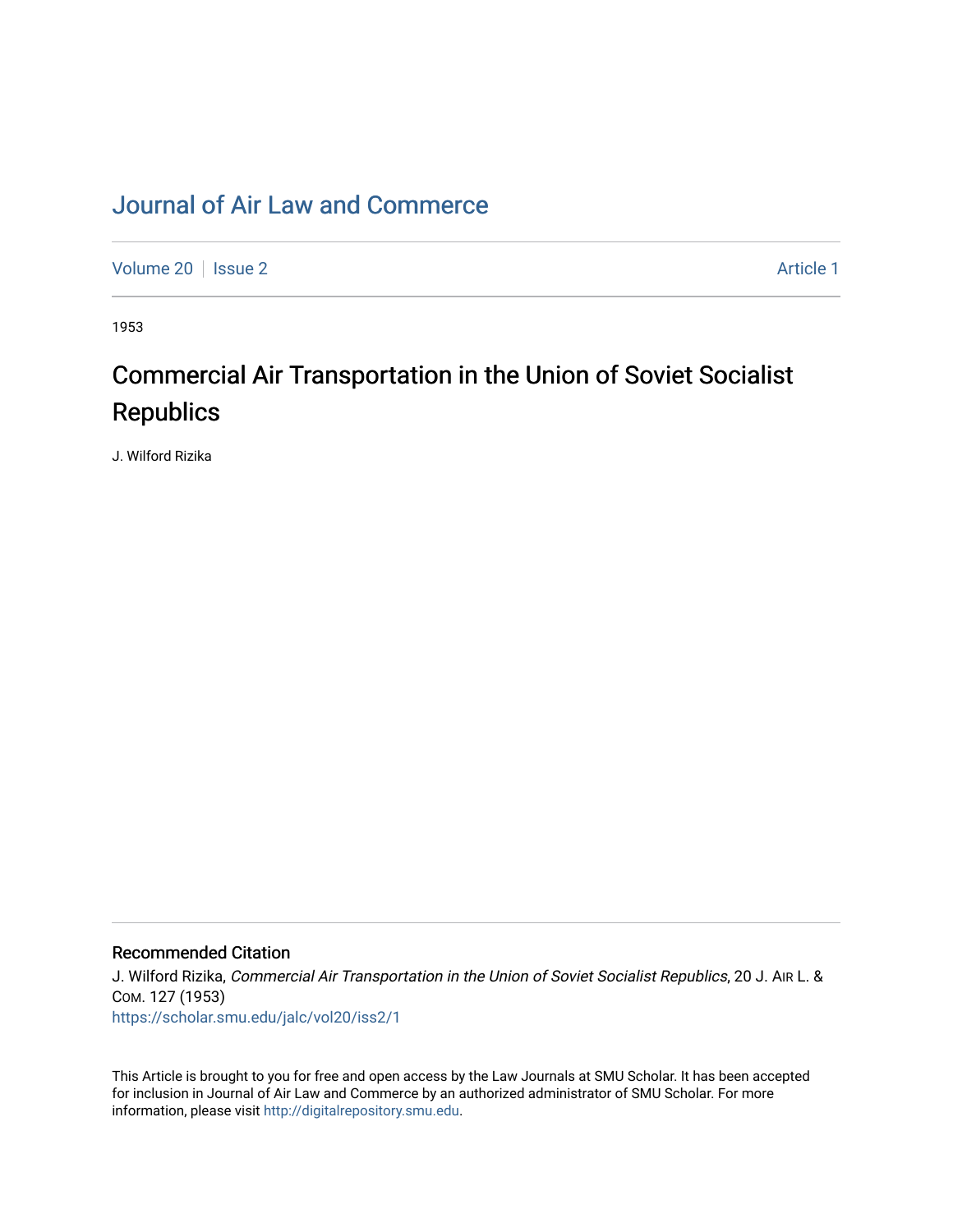# **THE JOURNAL OF AIR LAW AND COMMERCE**

Vol. 20, SPRING, 1953 ' No. 2

# COMMERCIAL AIR TRANSPORTATION **IN** THE **UNION** OF **SOVIET** SOCIALIST **REPUBLICS**

# By **J.** WILFORD RIzIKA\*

Harvard University Graduate Fellow; B.S., 1947; M. **Sc.,** 1949, in aeronautical engineering, Massachusetts Institute of Technology, presently associated with Glen L. Martin Company. *Formerly,* member of staff, Massachusetts Institute of Technology, 1948-49; Consulting Engineering, Boston, **1951-52.**

A **S** the years proceed, progressively less information becomes available from the Soviet Union concerning the development of its air transportation. In examining the material that has been released during the past five decades, much confusion arises in the initial attempts to piece this material together chronologically and realistically show how the development of air transportation in the Union of Soviet Socialist Republics has proceeded. Meager official material is available from the **U.S.S.R.,** and the confusion arises primarily from the masses of material containing rumors, unverified and unreliable reports, and tainted or incorrect reports, and the various articles which evidently refer to the same topic by different nomenclatures and sometimes with different chronological order.'

\* The author is presently preparing a text to present the chronological development of the aeronautical industry in the Soviet Union and to briefly examine the capabilities and potentialities that seem likely in the near future. This paper is, essentially the chapter from this book which is concerned with the development and future potentialities of civil aviation in the Soviet Union. 1 This paper is based primarily on the existing material that has been released

for publication in one form or another. At the time of this writing there are only five books (in the English language) concerning aeronautics within the Soviet Union, though articles and papers are numerous. Of the five books, Jane's All the World's Aircraft (annual) perhaps contains the most general reliable data; The Soviet Air Force by Asher Lee is an excellent source of infor the Soviet-military air power through 1948; and Cain's and Voaden's *Military Aircraft of the U.S.S.R.* serves its purpose as a pamphlet for aircraft identification. Molokov's *Soviet Civil Aviation,* while published in Moscow for propaganda purposes, contains data which seems to be reliable **-** though care should be taken in the interpretation of the contents. *The Story of Soviet Aviation* **by** Craven is an excellent literary example of a publication **by** a pro-Soviet Communist or Communist group outside of the Union of Soviet Socialist Republics. Articles of this nature are frequently encountered, and they do not, as is usually the case with official releases from the Soviet Union, only cloud the precise meaning of the data but present erroneous and distorted facts as well.

Four basic problems presented themselves as a prerequisite to the preparation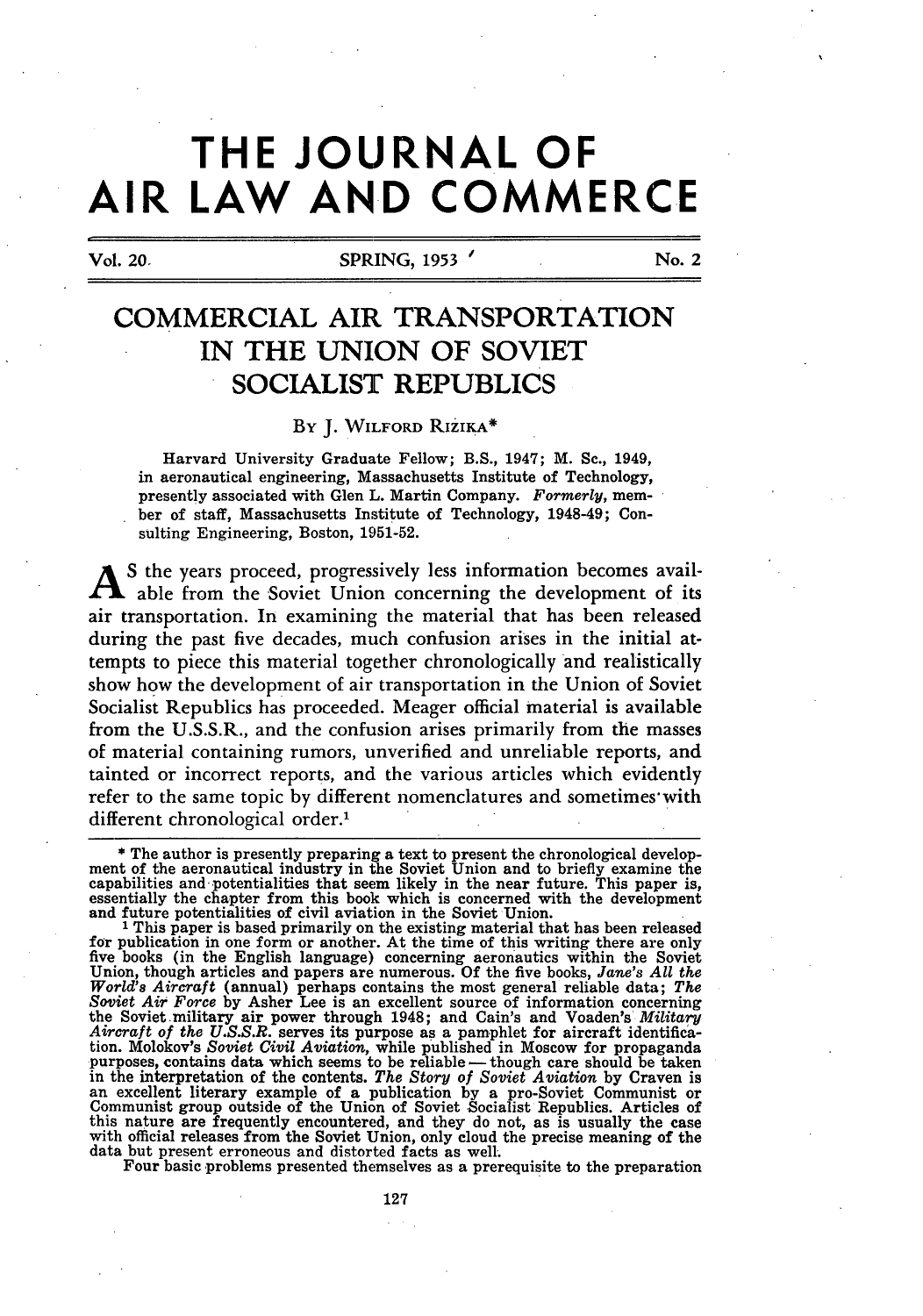#### *JOURNAL OF AIR LAW AND COMMERCE*

#### **DEVELOPMENT** OF U.S.S.R. AIRLINES

After the Revolution, Lenin had been convinced almost immediately of the importance of aviation to the future of the Soviet Union. It was imperative that commercial air transport facilities be initiated and expanded throughout the country in order to maintain adequate communications and unification of the territory which consisted of onesixth of the land mass of the earth. In Czarist Russia, the Trans-Siberian Railroad was the only link between Western (European) Russia and the vast territorial expanses east of the Urals. Even in Western Russia rivers provided much of the necessary commercial transportation media, and many of these waterways were unnavigable and frozen during the greater part of the year; it was only during the few summer months that goods could be transported safely over the northern water routes. Trucks and automobiles were almost non-existent in the early twenties, and to this day the Soviet road and highway system has remained considerably underdeveloped. It may be safely stated that when the Bolsheviks assumed authority in the U.S.S.R., the majority of the means of communication and transportation were crude and primitive, and the facilities were in an embryonic state of development.

# *The "Deruluft" Company*

The first commercial airline company to be established in the Soviet Union was the "Deruluft"<sup>2</sup> Company, which was a jointly-owned Soviet-German company. This company was formed in November, 1921, and was supposedly based on equality. The supreme governing body was a "Board of Inspection," composed of an equal number of members of the two nations. There were two managers, one German and one Russian, and one half of the flying staff as well as the mechanics were supposed<sup>3</sup> to have come from each country. On May 1, 1922, the first commercial aerial traffic was inaugurated with plane service between Moscow and Konigsberg, and a connecting all-German flight from Konigsberg to Berlin. During 1922, there were two round-trip flights per week over this route, and by 1924, there were six round-trip flights operated weekly. In June, 1928, an additional line was created, connecting Leningrad with Tallin and Riga; and the further development of the "Deruluft" Company rapidly progressed. It may be added, however, that this company was amazingly reliable; in 1926, the service was operated to within 99.6 percent of its schedule, and during the course

**<sup>3</sup>**Though the personnel and management were theoretically based on equality, during the early stages of operation the company's personnel consisted almost entirely of Germans.

of this manuscript. These were, in their respective order: **(1)** The initial research and the collection of all the available material pertaining to the Soviet aircraft industry; (2) The critical examination or process of sifting this material in  $\alpha$  and the reliable and "seemingly" valid material from the apparently<br>erroneous and distorted material; (3) The unification and piecing of this material<br>together, and its comparison to similar data concerning aeronauti in other countries;  $(\bar{4})$  The future projection of the development of civil aviation in the Soviet Union.<br><sup>2</sup> Deutsch-Russoische Luftverkehrs-Gesellschaft.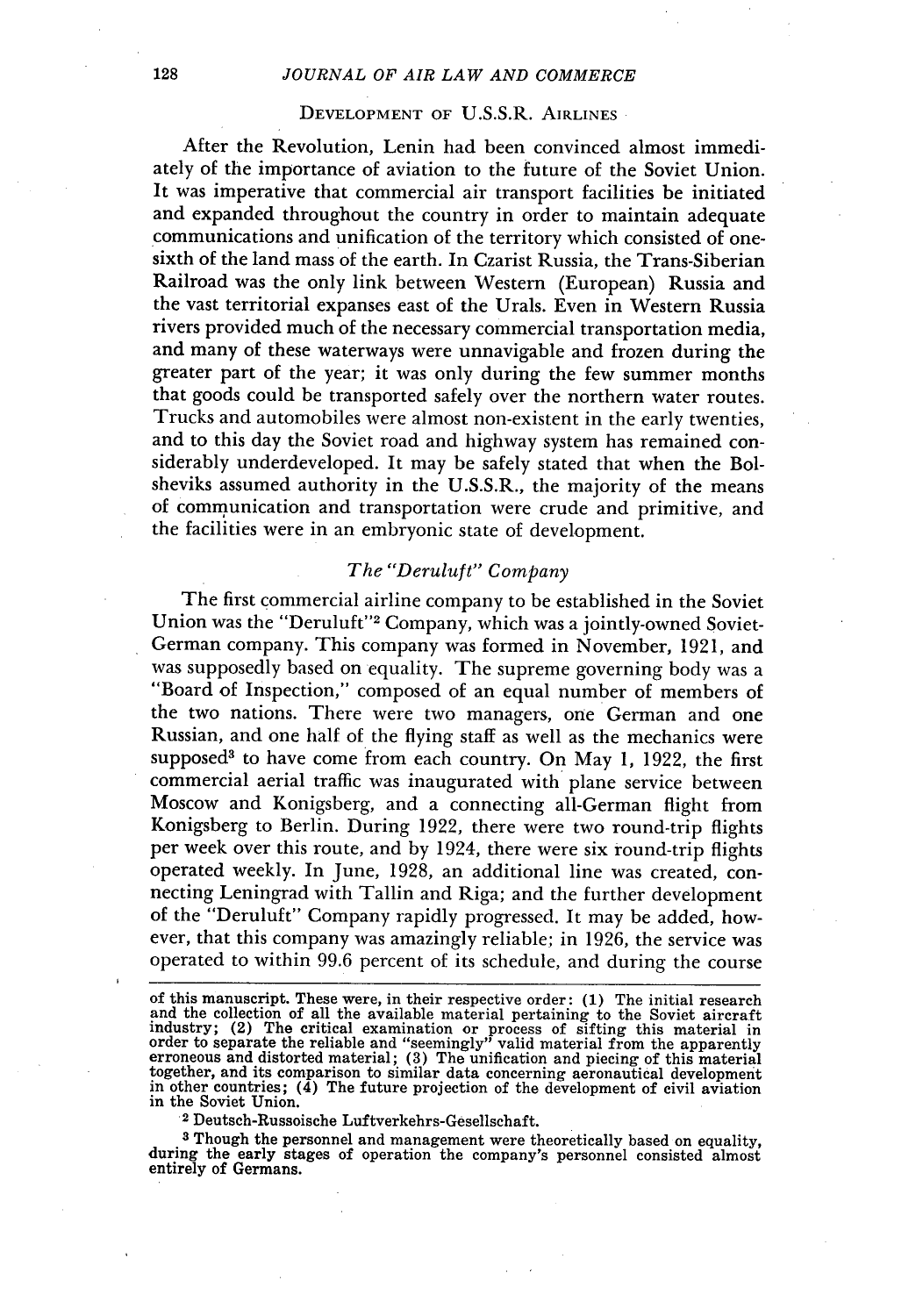of 518 flights during that year, the "Deruluft" Company carried over 1,100 passengers and a total of 123,469 kilograms of luggage, goods, and newspapers.

The concession granted to the "Deruluft" Company in 1921 ended on October 31, 1926. The "Council of People's Commissaries" ("Sovnarkon") then ratified a new agreement<sup>4</sup> which was valid until December 31, 1931, and after that date it was to be automatically prolonged until steps were taken by either party to the contrary. In 1936, when the diplomatic relations between Germany and the Soviet Union became strained, this company was dissolved.

A regulation was issued by the Soviet "Council of Labor and Defense"<sup>5</sup> on February 9, 1923, stating:

1. The general technical control of the airlines existing within the Soviet Union and those airlines which will be established in the future are temporarily entrusted to the "General Administration of the Red Air Fleet," the actual work to be carried out by the Inspectorate of Civil Aviation. Under "technical control" are included the classification of the types of aircraft and their equipment, the use of airdromes and hangers, rules of the air, regulations regarding the use of radio, signaling, log books, and other documents, and technical personnel.

2. The "Civil Aviation Council," which is responsible to the "General Administration of the Red Air Fleet," shall have control over the regulations concerning the opening of new airlines and to their operation. This Council will be assisted by the various departments such as the postal and telegraph organs.

This arrangement was stated as being temporary, and when commercial aviation in the Soviet Union had become more fully developed, a special department governing civil aeronautics was anticipated.

#### *The "Dobrolet" Company*

The first all-Russian commercial airline to be established was the "Dobrolet" Company.<sup>6</sup> In March of 1923, Krasnostchekoff, chairman of the "Russian Mercantile Trading Bank," was responsible for the foundation of this company. The initial capital was 500,000 gold roubles but within a few months it had been increased to over 2,000,000 gold roubles, due to the enthusiastic support of the populace. The "Dobrolet" Company was organized along the same lines as the "Russian Volunteer Mercantile Fleet," and the government agreed to initial support and subsidization until it became self-supporting. The first several months after the initial organization were spent by a technical commission engaged in studying and examining the various centers and possible air-routes. As a result of this investigation, the air services

**<sup>4</sup>** Under the new agreement the "Deruluft" Company was to carry out a regular service, six days per week from May 1 to October 1, between Moscow<br>and Berlin. Each of the governments (German and Soviet) further agreed to<br>pay a subsidy of 110,000 dollars to the company for the period covered by agreement.

**<sup>5</sup>** See the 1924 issue of *Jane's All the World's Aircraft.*

**<sup>6</sup>** The "Dobrolet" Comapny is also referred 'to as the "All-Union Joint-Stock Company of the Volunteer Air Fleet" or the "Russian Voluntary Air Fleet Company."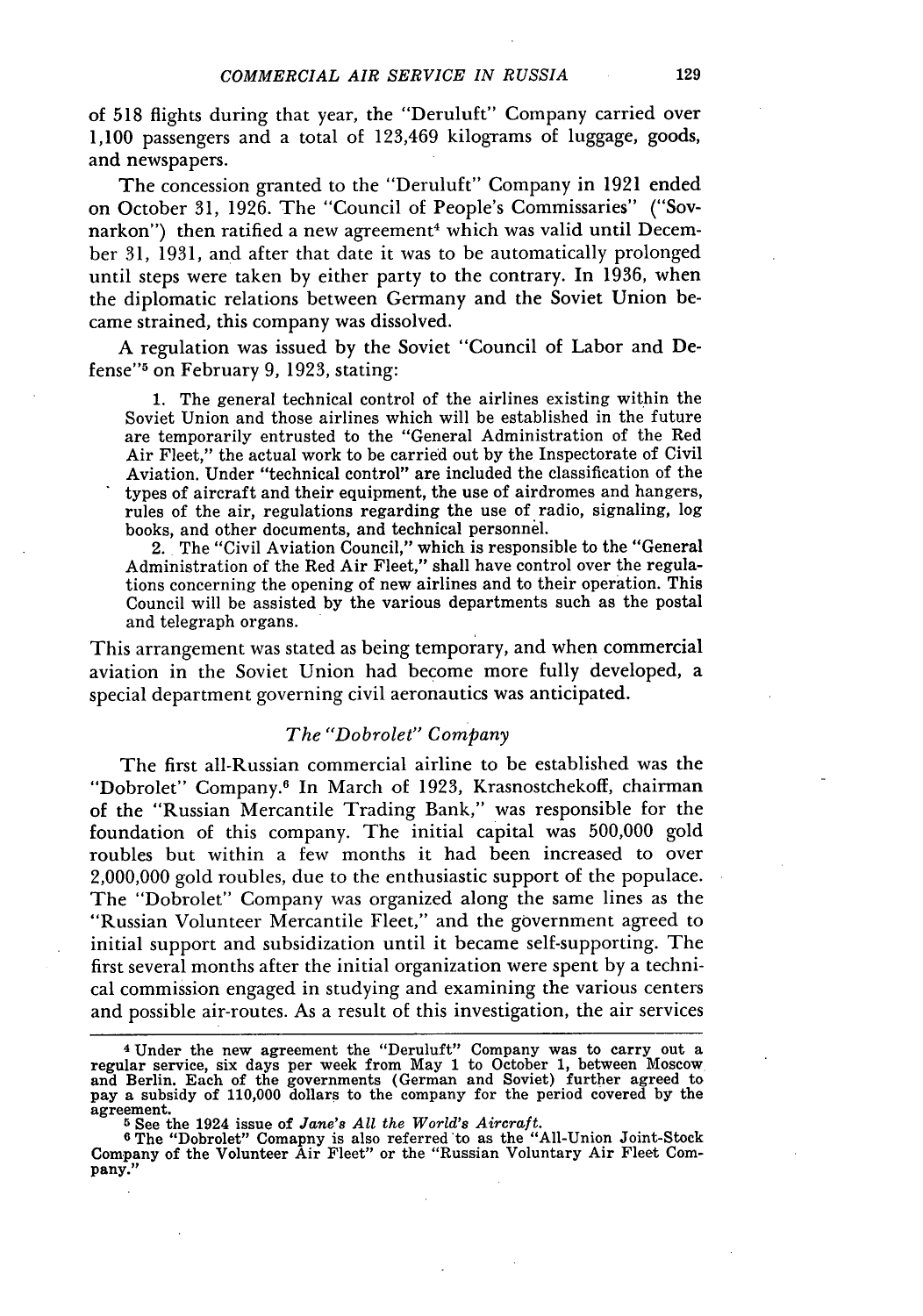#### *JOURNAL OF AIR LAW AND COMMERCE*

were centered about Moscow, and the initial route, Moscow to Kazan, was opened in 1924. Within a very short time this company abandoned the concept of Moscow to serve as their "air center" and soon changed their centers of operation to the frontier routes in the republics of Central Asia and Siberia. Almost immediately this company became an important carrier of mail and valuable freight. Previously, the mail and freight had been carried by camels, horses, or water vessels, and the time for such transportation of goods was reduced from a matter of days to a matter of hours with the advent of new air-routes east of the Urals. The "Dobrolet" Company continued to progress and expand until it was absorbed by the "Dobroflot" Company in 1930.

## *The "Ukrvozdukhput" Company*

In 1923, the "Ukrvozdukhput"<sup>7</sup> Company was also formed, and after a brief organizing period its first lines were in operation between Kharkov and Kiev and Kharkov and Odessa. This company's air centers were in the Ukraine and Crimean regions, and even before any air routes had been established the "Civil Aviation Council" had appropriated 140,000 gold roubles to be utilized for the construction of concrete hangers at the Kharkov and Kiev airdromes. In 1925, the "Ukrvozdukhput" Company absorbed the "Zakavia" Company and then continued to expand until it was absorbed by the "Dobroflot" Company in 1930.

#### *The "Zakavia" Company*

The "Zakavia"<sup>8</sup> Company was established in July, 1923, with an initial capital of 500,000 gold roubles. Its object was to establish a trans-Caucasian airline and in 1924, its first air service was in operation, from Tiflis to Baku. This company had a short-lived independent existence as it was apparently absorbed by the "Ukrvozdukhput" Company during 1925.

# *The "Junkers" Company*

Shortly after the revolution, the German "Junkers" Company established a branch factory (to produce aircraft) in Moscow. Many of the early commercial planes utilized by the Soviet airline companies were manufactured by this firm. In 1923, the "Junkers" Company concluded an agreement with the Soviet government whereby they would establish an airline service between Sweden, the Soviet Union, and Persia (Iran). Toward the end of 1924, this company was operating regular flights from Baku to Enzeli to Teheran. It is difficult to present the exact date of the termination of this company's air services, but it is apparent that its commercial air transport activities had ceased by 1930, at which time it was probably absorbed by the "Dobroflot" Company.

130

**<sup>7</sup>** The "Ukrvozdukhput" Company is also referred to as the "Ukrainian Aerial Traffic Comany" or the "Ukrkrima Aviation and Air Traffic Company."

s The "Zakavia" Company is also referred to as the "Trans-Caucasian Air Traffic Company."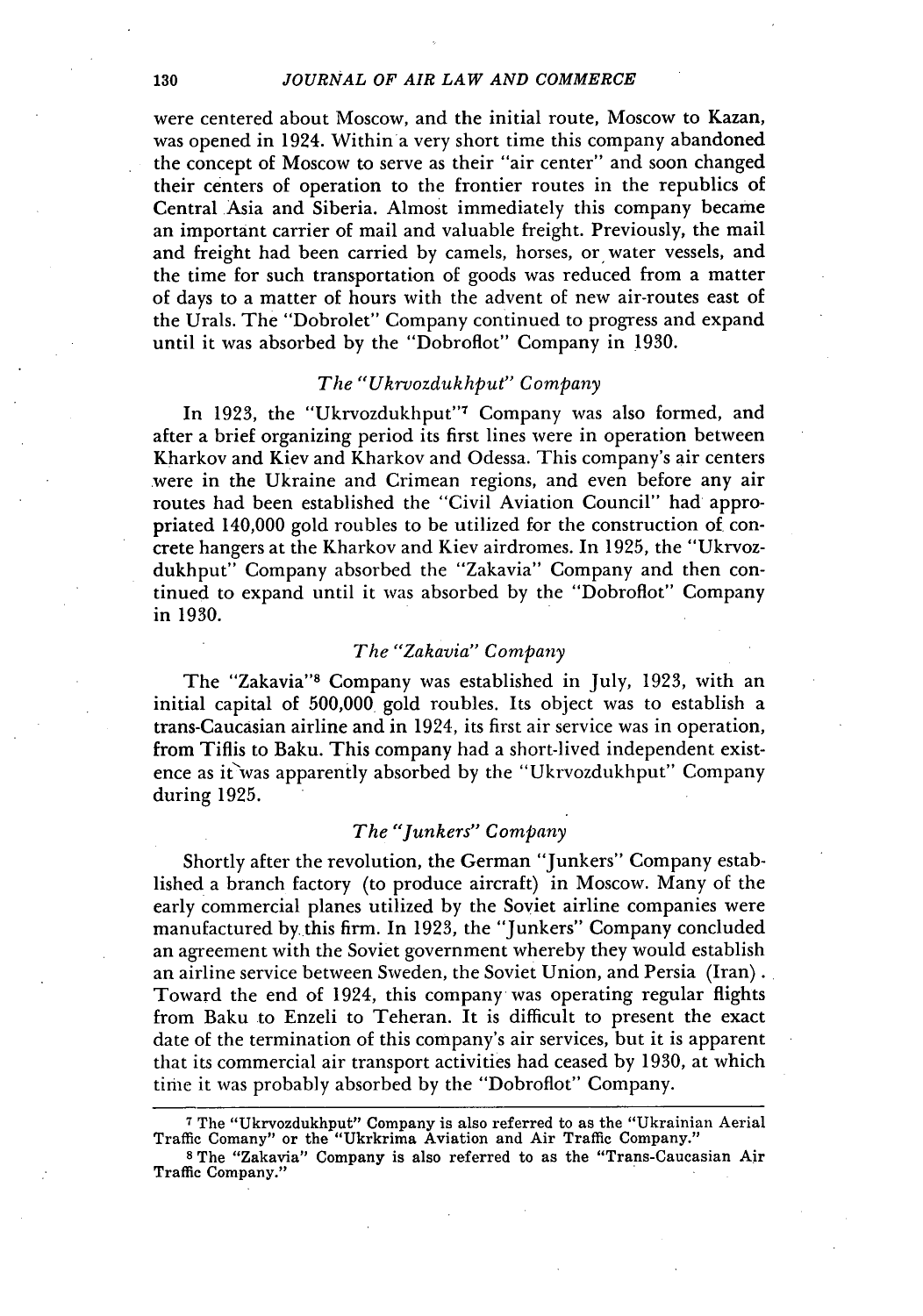# *The "Dobroflot" Company*

In 1929 and 1930, the "Dobroflot" Company was established under the first Five-Year Plan of the Soviet regime. The "Dobroflot" Company was a government-owned organization and it was charged with the general development of civil aviation in the Soviet Union. Upon its organization, this company absorbed all the existing all-Soviet airline companies. In 1932, the "Dobroflot" Company was dissolved and ail the commercial air services were reorganized under the "Chief Administration of the Civil Air Fleet."

#### *"Transaviatsia"*

Further development and the growing importance of aviation in the Soviet Union caused the creation, in 1932, of the "Chief Administration of the Civil Air Fleet," attached to the "Council of People's Commissaries"; this Administration assumed complete control over civil aviation. "Transaviatsia" was also formed in 1932; this organization was the practical body under the "Chief Administration of the Civil Air Fleet" and it was concerned with the practical operation of the air services previously operated by the "Dobroflot" Company.

#### *"A eroflot"*

In 1934, a resolution by the "Council of People's Commissaries" abolished "Transaviatsia" and at the same time reorganized the "Chief Administration of the Civil Air Fleet," which is referred to as "Aeroflot." The principal change was that twelve subordinate territorial administrations were established as follows:

(1) The Moscow Regional Management; (2) The Ukraine Regional Management; (3) The Azov-Black Sea Regional Management; (4) The Trans-Caucasus Regional Management; (5) The Caucasus Regional Management; (6) The Central Asia Regional Management; (7) The Ural Regional Management; (8) The Volga Regional Management; (9) The Western Siberia Regional Management; (10) The Eastern Siberia Regional Management; (11) The Far East Regional Management; (12) The North Regional Management.

Each of these territorial administrations had a manager, who was put in charge of the operation of the air routes within his management, which had previously been operated by "Transaviatsia." A resolution of May 19, 1934, further defined the responsibilities of the "Chief Administration of the Civil Air Fleet" as including the direction of operations of the civil air fleet, the administration **of** air routes, the projection of new air routes, the establishment and operation of air navigation facilities, the technical supervision and inspection of aeronautical personnel, aircraft, and aviation facilities, aviation training, and aeronautical research.

**9** The "Dobroflot" Company is also referred to as the "All-Union Combine **of** the Civil Air Fleet."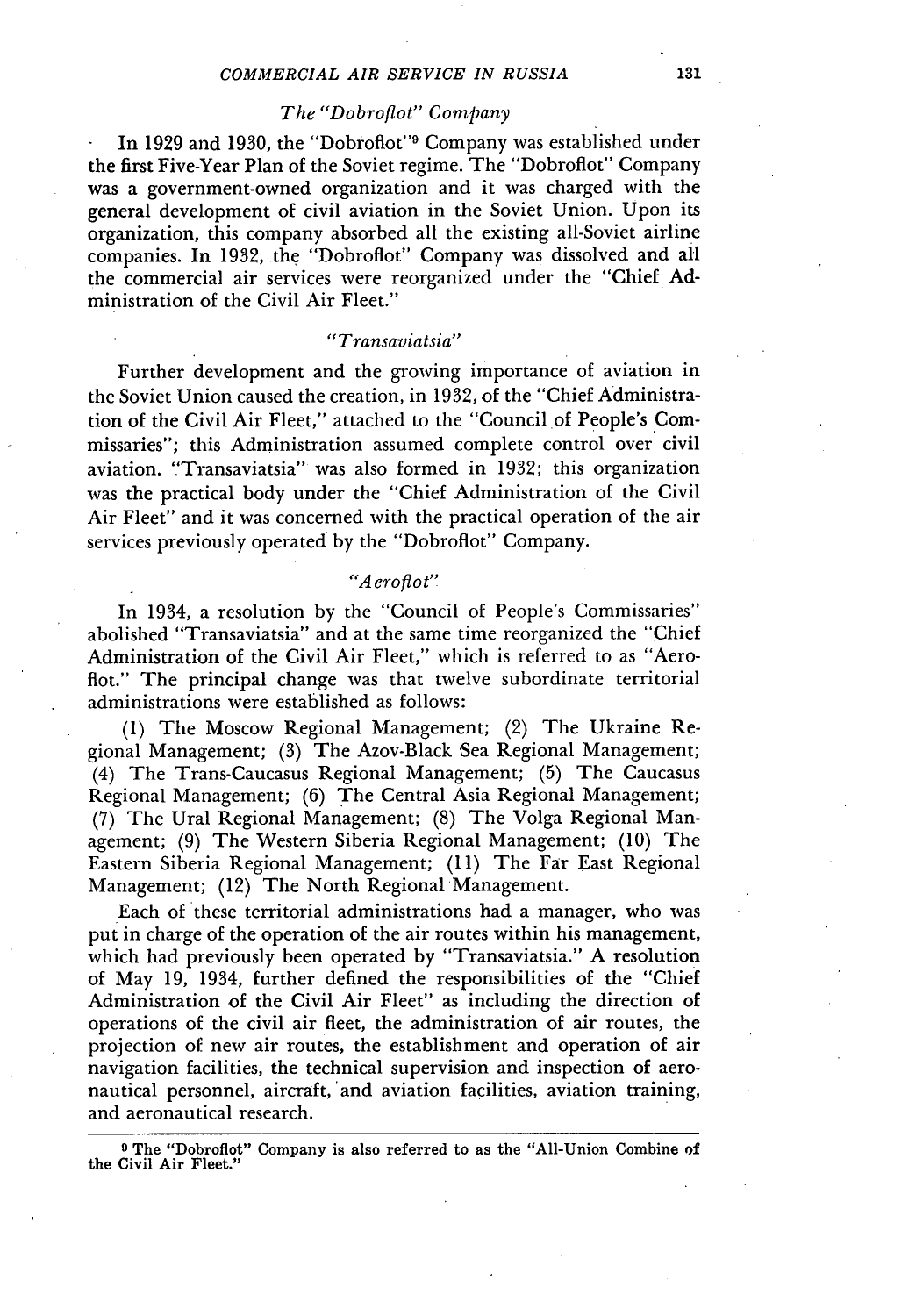A code which became effective on August *7,* 1935, denoted to the "Chief Administration of the Civil Air Fleet" supervisory control over all civil aviation in the Soviet Union, including air mail and aeronautical signaling devices. The Administration received the authority to fix the rates for the transportation of passengers, baggage, cargo, and mail as well as to regulate the charges for the utilization of the ground facilities. Aside from those air services operated by the "Chief Administration of the Northern Sea Routes," regular airlines were limited to the services operated by "Aeroflot" and even the ownership of aircraft by individuals or other state organizations was subject to permission from the "Chief Administration of the Civil Air Fleet."

The "Chief Administration of the Civil Air Fleet" has remained as the authoritative body concerning the administration and operation of civil aeronautics in the Soviet Union and today it occupies virtually a cabinet position.

# *"Glawsewmorputf'*

In 1933, the "Administration of the Northern Sea Routes,"<sup>10</sup> which is referred to as "Glawsewmorputj," was established with the primary objective of developing the northern sea routes to facilitate ship passage through the Arctic Ocean from the Atlantic to the Pacific Ocean. Within a very short time this Administration became extremely important as an air transport service for the distant gold fields, fisheries, and fur trading stations. It was not long before it was actively engaged in Arctic exploration, surveying, ice floe reconnaissance, and meteorological studies. The first Arctic airlines followed the great Siberian rivers in a north-south direction, but since the end of 1935 other lines running east-west have been established. Many isolated weather stations and northern settlements are, even today, completely dependent upon the air transportation facilities of this organization, and such facilities provide their only contact with the remainder of the Soviet Union.

The "Administration of the Northern Sea Routes" has been continually expanded and developed and today it is essentially a parallel organization to the "Chief Administration of the Civil Air Fleet."

#### INTERNATIONAL **AND JOINT** AIRLINE **COMPANIES**

"Aeroflot" has, from time to time, had extensions of its operations into foreign territories, but by and large, it has been primarily concerned with the development of the air services within the Soviet territories. As has been discussed earlier, the first air service in the Soviet Union consisted of a joint Soviet-German organization, the "Deruluft" Company, which operated on the principle of "equality." This airline was also the first international airline in the Soviet Union.

**<sup>10</sup>**The "Administration of the Northern Sea Routes" is also referred to as the "Northern Directorate," "Glawsewmorputj," "Glavmorput," or "Aviaarktika."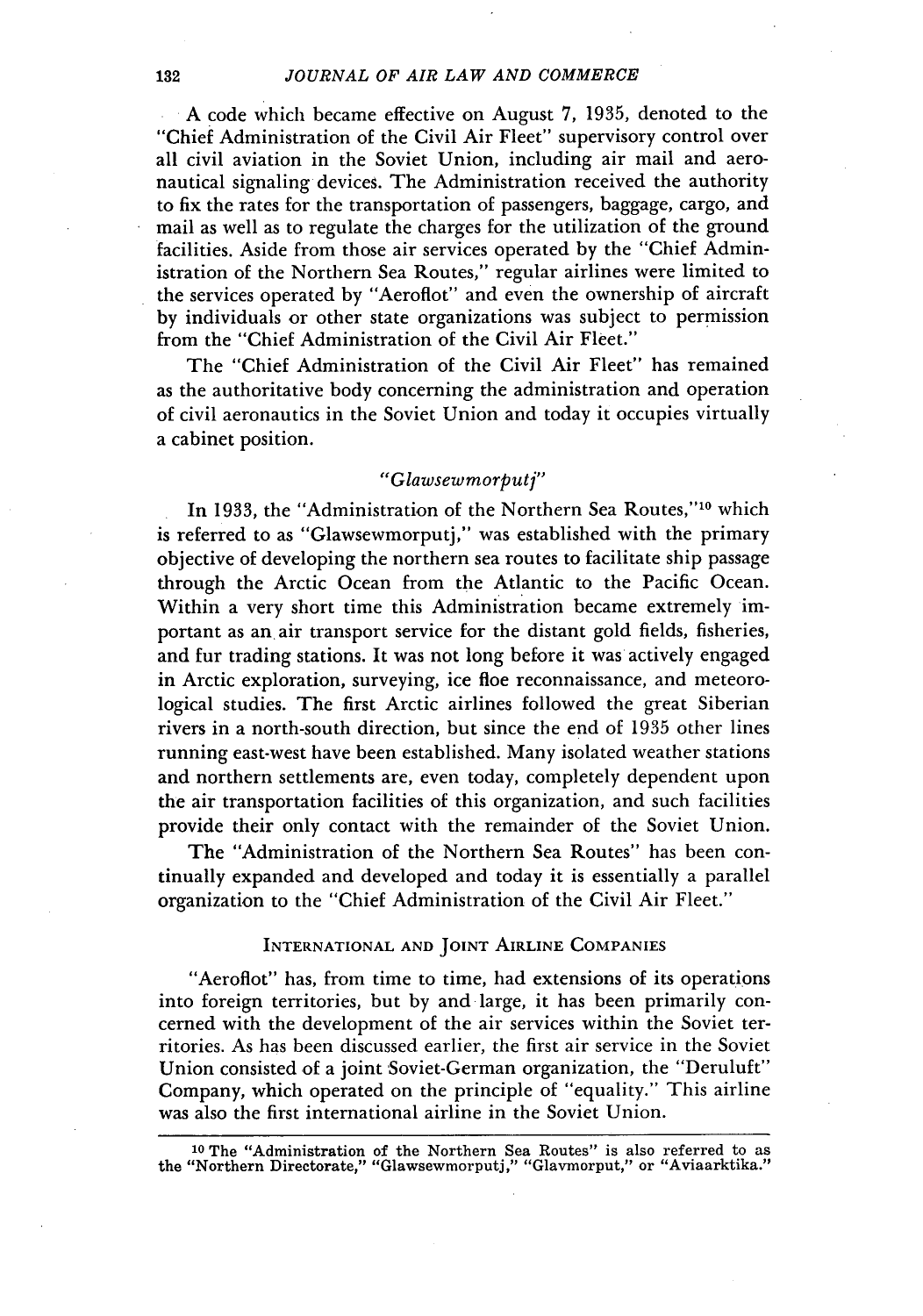In 1939, a jointly owned Sino-Soviet airline company, "Hamiata,""l was formed on similar principles of the earlier "Deruluft" Company. The first services were in operation during 1939, in a route extending from Alma Ata (in Soviet Turkestan) to Hami (in the Sinkiang Province of China). This organization is still in operation and it has been extended since the Communists have taken over the authority in China proper.

A joint Hungarian-Soviet airline company, the "Maszovlet,"<sup>12</sup> was established and in operation in 1946. This company's air routes connect Budapest with Moscow and both of these cities with the other European centers.

The "TARS,"<sup>13</sup> a joint Rumanian-Soviet airline company, was also formed in 1946. Via this line, Bucharest. and Moscow are connected to the other nearby centers.

In 1947, a joint Yugoslavian-Soviet airline company, the "JUSTA," <sup>14</sup> was formed and put into operation, connecting Belgrade with Moscow. It is believed that this company ceased operations as a joint company soon after the Yugoslav-Soviet diplomatic relations began to deteriorate.

At the present time, for all practical purposes, the Soviet Union also controls Poland's "LOT"<sup>15</sup> and Czechoslovakia's "CSA,"<sup>16</sup> as well as the air communications in both Bulgaria and Albania. Thus, it can be seen that the present airline company organization under the authority of the Soviet Union extends well into Eastern and Central Europe, where the airlines of the Western European and American countries make connections with those of the satellite nations.

# AIRCRAFT **AND** OTHER FACILITIES **OF THE CIVIL** AIR FLEET

Since the aircraft industry within the Soviet Union was almost nonexistent during the early stages of commercial air transport development, most of the first airplanes were of foreign design and imported into the U.S.S.R. Such craft as produced by "de Havilland," "Vickers-Vimy," and "Junkers" were initially used by the "Dobrolet" Company. During the first six months of 1924, the Soviets purchased about 700 modern (at that time) aircraft from Holland and Italy.

It was not long before the Soviets had begun to develop their own aircraft industry and in 1932, they were producing the "Kalinin K-5," which was a commercial, ten-seat, single-engine monoplane. This plane went into service on the Soviet airlines early in 1933, and proved to be one of the first successful commercial planes of Soviet design. The A.N.T.-series, designed by Tupolov; the K-series, designed by Kalinin; and the Stal-series designed by Bartini and Poutilov, were the most

**16** "Ceskosslovenske Aerolinie."

**<sup>11</sup>**"Hamiata" is also referred to as the "Sino-Soviet Aviation Corporation." **<sup>12</sup>**"Magyar-Szoviet Legiforgalm Tarsasag."

**<sup>13</sup>**"Transporturi Aeriene Romano Sovietice."

**<sup>14</sup>**"Jugoslovenska Sovjet Transport Aviacija."

**<sup>15</sup>**"Polskie Linie Lotnicze."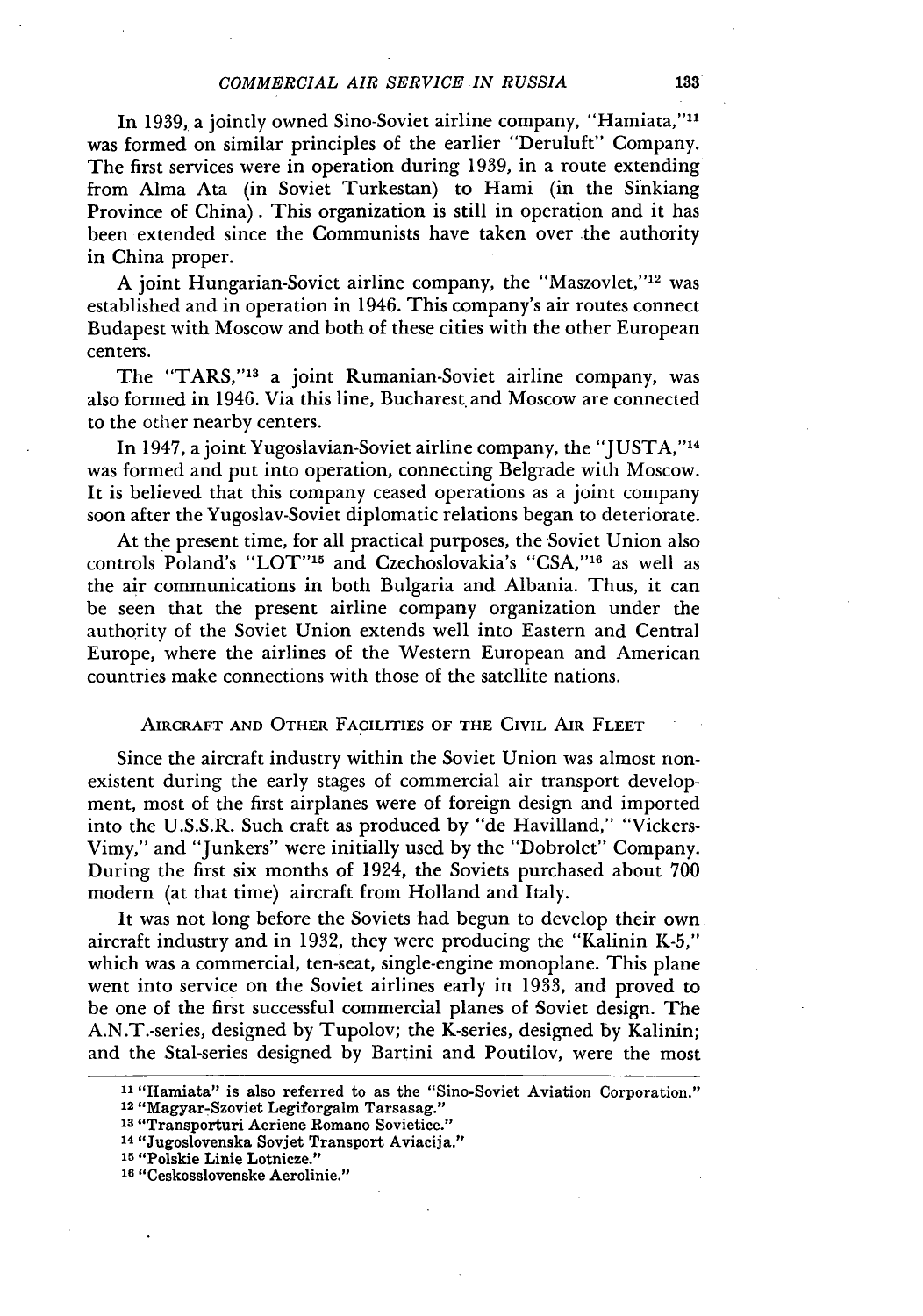widely utilized commercial airplanes until the outbreak of the second world war.

After the war, the main type of aircraft on the Soviet airlines was the Soviet version of the American "Dakota" (DC-3); this was a twinengine, 27-32 seat passenger and freight airliner, designated as the PS-84. At present (1952), the civil air transport fleet consists of over 300 aircraft, primarily II-12's, PS-84's, ShchE-2's, and Yak-16's. The 11-18, a four-engine transport similar in appearance to the 11-12, is also coming into wide use for the long-distance, trans-continental flights.

Airdromes, hangers, emergency camps, and signaling systems underwent a rapid expansion at the outset of commercial aeronautical development. By 1935, all the main airports had waiting rooms for passengers, information bureaus, postal and telegraph offices, restaurants, and ticket offices. The commercial pilots and technical personnel are now trained with modem facilities and the calibre of today's Soviet commercial pilot is roughly equivalent to that of the present commercial pilot in Great Britain or the United States.

### *Lighter-than-Air Craft*

It is a point of interest that the Soviet Union was the only country which, before World War II, maintained a regular airline using lighterthan-air craft. 17 This air service consisted of semi-rigid DP-9 airships which connected Moscow with Sverdlovsk, in the Urals. Similarly, lighter-than-air craft have been frequently utilized in the Arctic services.

A non-rigid dirigible (similar to the Goodyear G or L type), the "Pobyeda" ("Victory"), was in use for civil air transportation in 1946, shortly after the war. Another airship, the "Patriot," was completed in 1946. This latter airship is believed to have been a passenger carrier with accommodations for ten to twelve passengers.

# COMMERCIAL **AIR** TRANSPORTATION **DEVELOPMENT**

The extreme importance of air transportation to the Soviet union can be demonstrated by a table taken from an article by V. **A.** Zarzar, General Manager of the Civil Aviation of the U.S.S.R., which appeared in a 1929 issue of *L'Aviazione,* an Italian aeronautical magazine. This table shows the time saved by aerial flights in comparison with all other means of transportation which existed in the mentioned places in 1929:

| Route                         | Time via<br>Air Traffic | Time via Other<br>Means of Transportation |
|-------------------------------|-------------------------|-------------------------------------------|
| Tashkent - Dyushambe          | 10 hours                | 5-7 days                                  |
| Frunze - Alma Ata $\ldots$    | 2 hours                 | $30-40$ hours                             |
| $Taskent - Kabul \dots \dots$ | 1 day                   | 30 days                                   |
| $Irkutsk - Yakutsk$           | $2-4$ days              | 18 days (summer)                          |
|                               |                         | 30 days (winter)                          |
| $Moseow-Irkutsk$ 36 hours     |                         | 5-6 days                                  |

<sup>17</sup> Before the war, the "Tsiolkovsky Dirigible Construction School," at Moscow, was the center of dirigible work in the U.S.S.R. Besides the construction of dirigibles, this school conducted advanced training for dirigible personnel.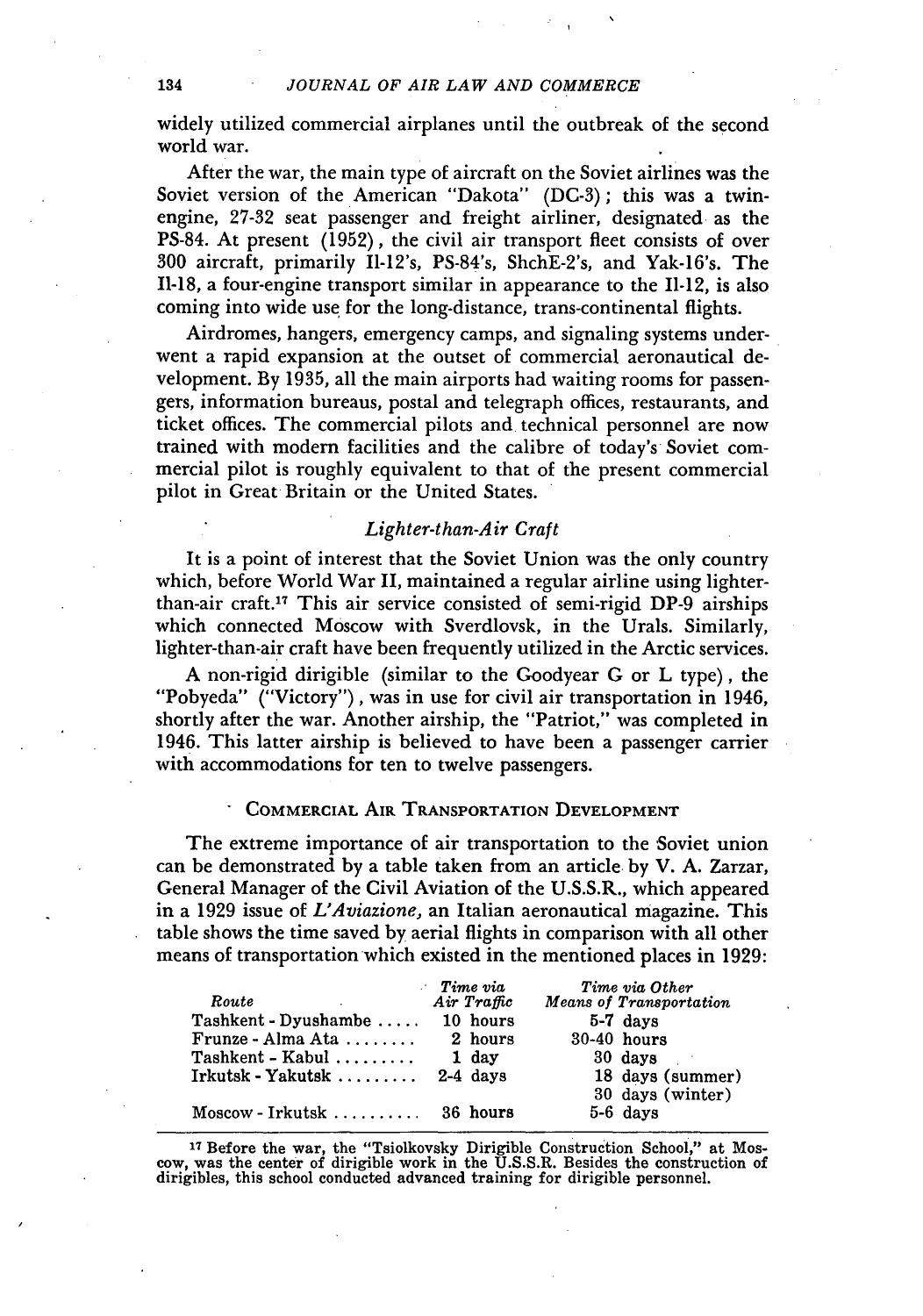Aside from such cases as exhibited in the table, air facilities have provided the ability to settle new territories and regions that would otherwise not be possible. The importance of aeronautics within the Soviet Union can not be underestimatedl

The Aeronautical activities in the U.S.S.R., like the rest of its industrial activities, are the result of a planned economic development program. It is difficult to make an accurate comparison between such a development and the development that would have resulted from a natural growth in a free economy, but some comparisons shall be attempted.

A table of Soviet civil air transport data has been compiled from what has been considered the most reliable available sources; $18$  this table is presented below and consists of statistical data concerning the total air route length, the number of passengers carried, the weight of mail carried, and the weight of freight carried in the Soviet Union for the various years. These statistical data have been plotted as a function of time on semi-logarithmic paper, the year 1946 coinciding with the year 1940 to obliterate the effect of the second world war, during which time the civil air transportation facilities were attached to the armed forces. From such plots, the amazing regularity of the data and small deviation of the data from the fitted curves are immediately observed. The result of a planned economy is evidenced **by** the fact that there are no irregularities and eruptions such as are demonstrated **by** the depressions and other whimsical occurrences in the similar data for such countries as the United States or Great Britain.19

Though the commercial aeronautical development has been far more spasmodic in the countries based upon a free economy, it is appropriate to point out that, though ambitious aeronautical programs have been designed in the Five-Year Plans, such programs are rarely achieved. The tables on page **137** present the aeronautical goals and results of the first Five-Year Plan.

Although 116 percent of the anticipated total route length was realized, nothing was stated concerning the frequercy and regularity of the flights over these additional routes. **By 1933,** it appeared that the flights were spasmodic and were carried out only during the daylights. hours and summer months of the year in many regions. Further evidence of the irregularity can be noted **by** the achievement of only **33** percent of the planned total plane distance covered. Though the total

**<sup>18</sup>**These sources include *American Aviation, Aviation Age, Aviatsiia i Khimiia* (Aviation and Chemistry), *L'Aviazione* (Aviation), *C.A.B. Statistics for Selected* World Air Carriers, Grazhdanskaia Aviatica (Civil Aviation), Jane's All the<br>World's Aircraft, Khimiia i Oborona (Chemistry and Defense), Pravda, (Truth),<br>Samolet (Plane), Soviet Civil Aviation (By V. Molokov), and the Worl *Annual.*

**<sup>19</sup>**Of course it is possible that all the data that has been released from the Soviet Union has been erroneous and prearranged. Such a concept would be sub-<br>stantiated if similar feeling existed concerning the other industrial data which has been released. To carry out such a program of releasing prearranged, errors-<br>ous data concerning the industrial development of the Soviet Union would require<br>a tremendous force and would be an extreme effort for the go not seem likely that such a program has been carried out.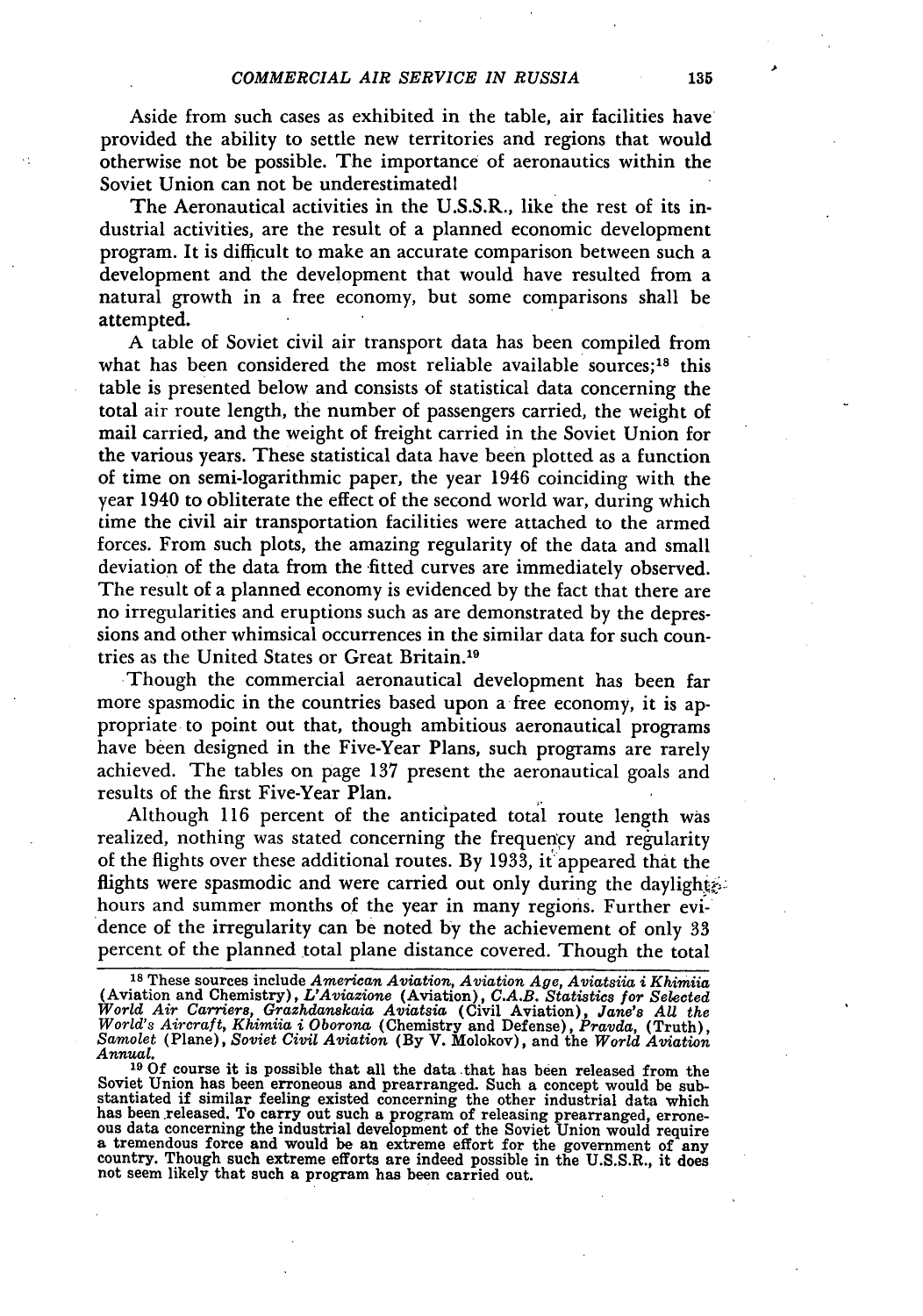|              | Total<br>U.S.S.R.<br>$Air-Route$ | Air-<br>Passengers<br>Carried<br>in the | Air-Mail<br>Carried<br>in the | $Air-Freight$<br>Carried<br>in the | <b>Total Goods</b><br>(Mail and<br>Freight)<br>Carried by<br>$Air$ in the |
|--------------|----------------------------------|-----------------------------------------|-------------------------------|------------------------------------|---------------------------------------------------------------------------|
|              | Length                           | U.S.S.R.                                | U.S.S.R.                      | U.S.S.R.                           | U.S.S.R.                                                                  |
| Year         | (kms.)                           | (thousands)                             | ( <i>metric</i> tons)         | $(metric \; tons)$                 | $(metric\;tons)$                                                          |
| 1922         | 1,200                            | .3                                      |                               |                                    | 13.8                                                                      |
| 1923         | 1,610                            | 1.4                                     |                               |                                    | 27.9                                                                      |
| 1924         | 4,400                            | 2.6                                     |                               |                                    | 48.3                                                                      |
| 1925         | 4,984                            | 3.9                                     |                               |                                    | 76.8                                                                      |
| 1926         | 6,392                            | 4.0                                     |                               |                                    | 84.6                                                                      |
| 1927         | 7,022                            | 7.1                                     |                               |                                    | 170.4                                                                     |
| 1928         | 11.971                           | 9.0                                     |                               |                                    | 228.7                                                                     |
| 1929         | 18,442                           | 12.8                                    |                               |                                    | 340.7                                                                     |
| 1930         |                                  | 17.8                                    | 130                           | 150                                | 280                                                                       |
| 1931         |                                  | 23.0                                    | 363                           | 250                                | 613                                                                       |
| 1932         | 31,830                           | 27.2                                    | 481                           | 500                                | 981                                                                       |
| 1933         | 53,182                           | 41.6                                    | 1,920                         | 987                                | 2,907                                                                     |
| 1934         | 68,050                           | 65.0                                    | 3,359                         | 4,703                              | 8,062                                                                     |
| 1935         | 77,088                           | 111.0                                   | 6,500                         | 10,200                             | 16,700                                                                    |
| 1936         | 96,004                           | 165.0                                   | 7,900                         | 35,000                             | 42,900                                                                    |
| 1937         | 104,006                          | 211.0                                   | 10,079                        | 40,320                             | 50,399                                                                    |
| 1938         | 116,005                          | 292.7                                   | 11,983                        | 50,960                             | 62,943                                                                    |
| 1939         | 135,007                          | 307.0                                   | 12,899                        | 44,413                             | 57,312                                                                    |
| 1940         | 142,007                          | 358.7                                   | 14,300                        | 45,620                             | 59,920                                                                    |
| 1941 - 1944* |                                  |                                         |                               |                                    |                                                                           |
| 1945         |                                  | 624.6                                   |                               | 72,700                             |                                                                           |
| 1946**       |                                  | 1.100                                   |                               |                                    |                                                                           |
| 1947         | 150,000                          | 1,500                                   |                               | 109,000                            |                                                                           |
| 1948         | 175,000                          |                                         |                               |                                    |                                                                           |
| 1949         | 221,000                          |                                         |                               |                                    |                                                                           |
| 1950         | 241,000                          |                                         |                               | 218,000                            |                                                                           |
| 1951         |                                  |                                         |                               |                                    |                                                                           |
| 1952         |                                  |                                         |                               |                                    |                                                                           |

#### SOVIET CIVIL AIR TRANSPORT DATA

1952<br>
\* No data is available for this period. During the "Great Patriotic War" (World<br>
War II), the entire Soviet Civil Air Fleet was devoted to military operations.<br>
\*\* The U.S.S.R.'s post-war civil aviation statistical p Almost all of the post-war data is expressed in terms of percentage growth

from an undisclosed base figure.

weight of goods carried was 85.6 percent of the planned figure, these goods must have been transported at the expense of limiting the total number of passengers to be carried. To realize the lack of fulfillment of the First Five-Year Plan, it might also be added that at the time of the presentation of this plan, it was stated that the anticipated figures were regarded as the minimum figures. It was also proposed that, within the first five-year period, the main airlines of the Soviet Union would be working throughout the year, with daily flights, night and day. In 1933, there was a decided scarcity of night-flying facilities and only the major airports had signal beacons and landing light equipment. In 1950, only two scheduled flights per week were operated by "Aeroflot" between Moscow and the far eastern cities such as Khabarovsk and Vladivostok, and before October 1947, these flights were not flown with any regularity. Only a few seats were available for passengers, the rest of the plane being utilized for cargo, and until May of 1948 the flights to the far eastern regions operated only during the daylight hours.

Although the presentation of the First Five-Year Plan was the presentation of the "extreme," the following Five-Year Plans having been more fully achieved, it adequately demonstrated the "super-ambitions"

> ÷. ¥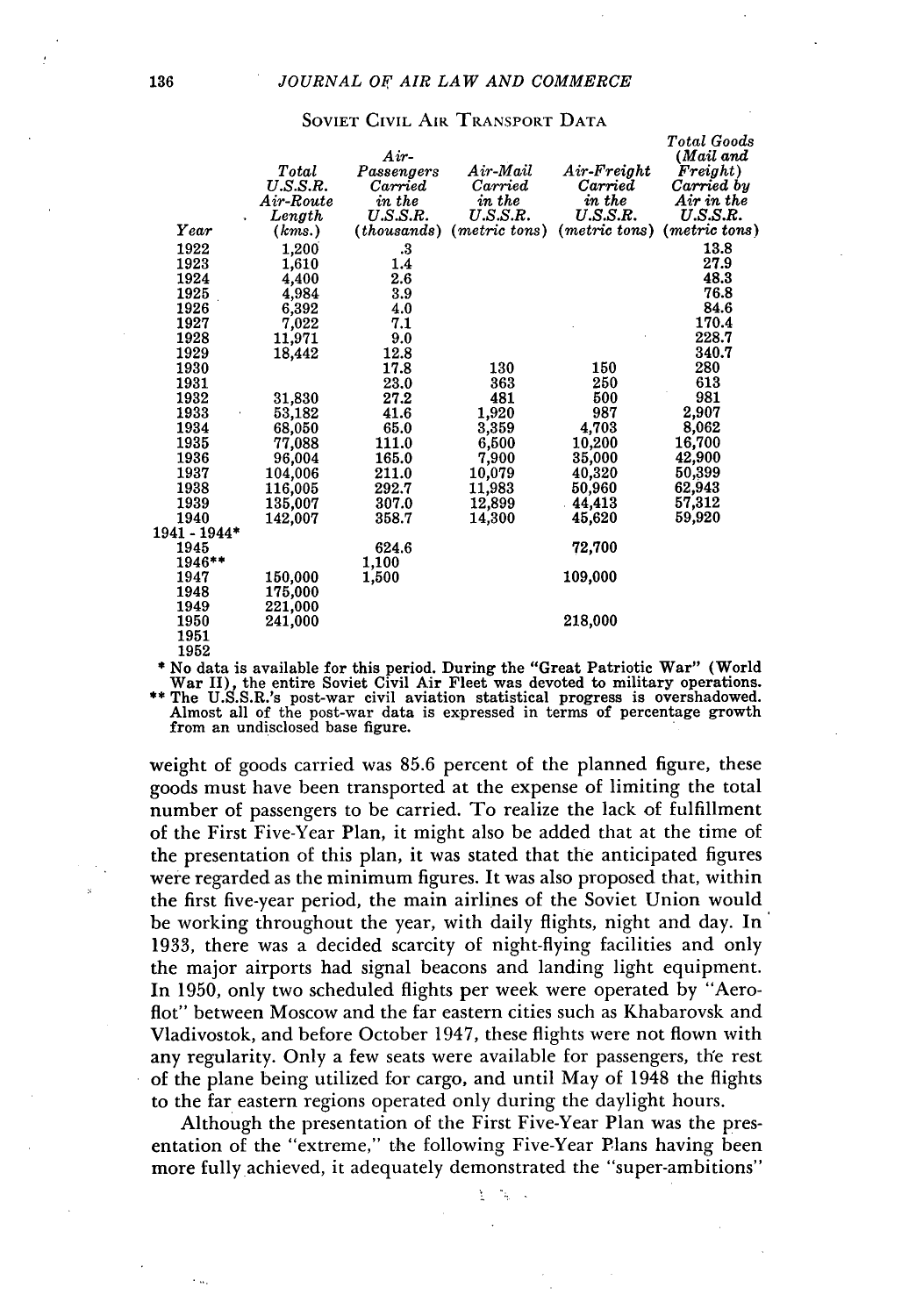| Year                                     | Total Route<br>Length<br>(kms.)         | Thousands of<br>Passengers<br>$\emph{Carried}$ | <b>Total Metric</b><br>Tons of Goods<br>Carried | Total Plane<br>$\boldsymbol{\it Distance}$<br>Covered<br>(kms.) |  |
|------------------------------------------|-----------------------------------------|------------------------------------------------|-------------------------------------------------|-----------------------------------------------------------------|--|
| 1928-29                                  | 18,442                                  | 12.8                                           | 340.7                                           | 4,399,944                                                       |  |
| 1929-30                                  | 26,262                                  | 30.0                                           | 837.9                                           | 9.252,608                                                       |  |
| 1930-31                                  | 31,342                                  | 51.7                                           | 1,560.0                                         | 12,766,520                                                      |  |
| 1931-32                                  | 41,513<br>$\cdot$                       | 72.2                                           | 2,141.8                                         | 17,709,320                                                      |  |
| 1932-33                                  | 45,893                                  | 110.2                                          | 3,381.8                                         | 28,235,640                                                      |  |
|                                          | THE RESULTS OF THE FIRST FIVE-YEAR PLAN |                                                |                                                 |                                                                 |  |
| 1929                                     | 18,442                                  | 12.8                                           | 340.7                                           | 4,399,944                                                       |  |
| 1930                                     |                                         | 17.8                                           | 280                                             | 5,900,000                                                       |  |
| 1931                                     |                                         | 23.0                                           | 613                                             | 7,000,000                                                       |  |
| 1932                                     | 31,830                                  | 27.2                                           | 981                                             |                                                                 |  |
| 1933                                     | 51.182                                  | 41.6                                           | 2.907                                           | 9,304,000                                                       |  |
|                                          |                                         |                                                | THE RESULTS AS A PERCENTAGE OF THE              |                                                                 |  |
| ANTICIPATION OF THE FIRST FIVE-YEAR PLAN |                                         |                                                |                                                 |                                                                 |  |
| 1929                                     | $100.0\%$                               | $100.0\%$                                      | $100.0\%$                                       | $100.0\%$                                                       |  |
| 1930                                     |                                         | 59.3                                           | 33.4                                            | 63.8                                                            |  |
|                                          |                                         |                                                |                                                 | - - -                                                           |  |

THE **ANTICIPATIONS** OF THE FIRST FIVE-YEAR PLAN

# concerning the aeronautical development in the Soviet Union. It also cannot be denied that remarkable commercial aeronautical developments have taken place under the Soviets in the U.S.S.R. and it seems unlikely that such expansion would have occurred had the society been based upon a free economy. 20

 $1931$   $44.5$   $39.3$   $54.9$ 

1933 116.0 37.8 85.7 33.0

**1932** 76.5 **37.7** 45.8

The development of commercial air transportation can best be shown by the data in the table of "Soviet Civil Air Transport Data." If the data in this table are accepted, it is not difficult to carry the projection of these figures into the immediate future, as well as the present (where the data is absent). If this is done, it can be seen that, in **1952,** the total **U.S.S.R.** air route length was about **270,000** kilometers, about **8,000,000** passengers were carried **by** the Soviet airlines, approximately 325,000 metric tons of freight and 23,000 metric tons of mail or 348,000 metric tons of goods were transported by the Soviet airlines, and about 185,000,000 kilometers were covered by the planes of the commercial air fleet. Projecting into the future, the following data is obtained:

| Year<br>1952<br>1954 | J<br>$\overline{\phantom{a}}$<br><b>Total Route</b><br>Length<br>(kms.)<br>270,000<br>305,000 | Thousands of<br>Passengers<br>Carried<br>8,000<br>15,400 | Total Metric<br>Tons of Goods<br>Carried<br>348,000<br>465,000 | Total Plane<br>$\it Distance$<br>Covered<br>(kms.)<br>185,000,000<br>225,000,000 |
|----------------------|-----------------------------------------------------------------------------------------------|----------------------------------------------------------|----------------------------------------------------------------|----------------------------------------------------------------------------------|
| 1956<br>1958<br>1960 | 335,000<br>365,000<br>390,000                                                                 | 30,500<br>61,000<br>115,000                              | 585,000<br>735,000<br>880,000                                  | 270,000,000<br>310,000,000<br>345,000,000                                        |
|                      |                                                                                               | Similar data for some of the pre-war years are:          |                                                                |                                                                                  |
| 1922<br>1926<br>1932 | 1,200<br>6.392<br>31,830                                                                      | 0.3<br>4.0<br>٠<br>27.2                                  | 13.8<br>84.6<br>981                                            | 137,000<br>1,313,130                                                             |
| 1936<br>1940         | 96,004<br>142,007                                                                             | 165.0<br>358.7                                           | 42,900<br>59,920                                               | 35,200,000                                                                       |

**<sup>20</sup>**It can also be definitely stated that there is no justification for some of the shorter air routes in the Soviet Union, from an economic standpoint as well as that of efficiency, and such routes would be short-lived in a country based upon a free economy.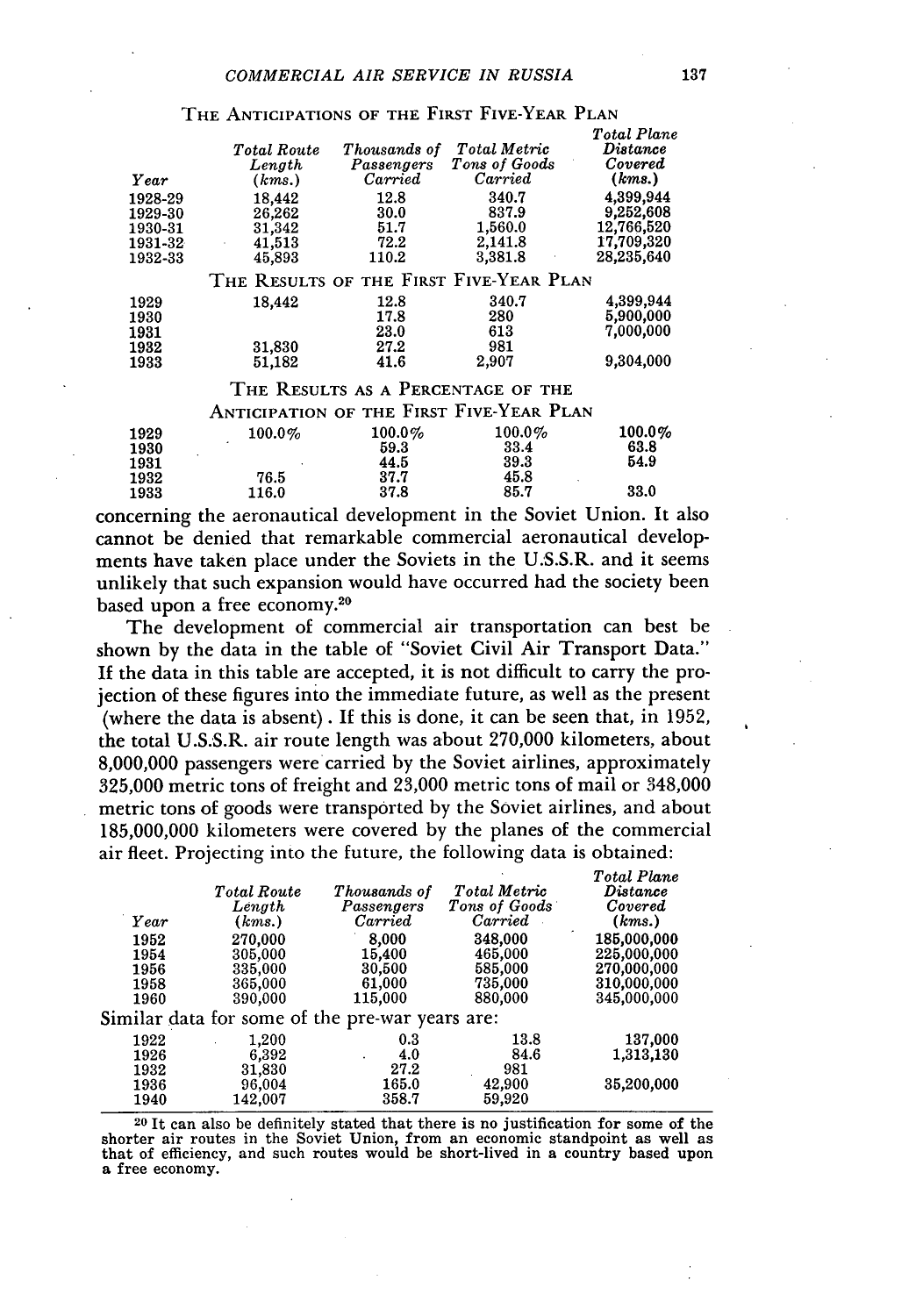Thus, if the accuracy **of** this data is accepted, the total route length in 1952 was **190** percent of the pre-war (1940) total route length, 848 percent of the 1932 total route length, and 22,500 percent of the total route length in 1922. Furthermore, the total route length for 1952 is expected to be increased by an additional 24.0 percent by 1956 and by 44.5 percent by 1960.

Similarly, the number of passengers carried in 1952 was **2,230** percent of the number of pre-war (1940) passengers carried and 29,400 percent of the number of passengers carried in 1932. The number of passengers carried in 1952 is expected to increase by an additional 281 percent by 1956 and by 1,340 percent by 1960.

In 1952, the total weight of goods transported was **580** percent of the pre-war (1940) figure, 35,500 percent of the 1932 figure, and **2,520,000** percent of the total weight of goods transported by air in 1922. The total weight of goods transported by air is expected to increase by an additional 68.3 percent by 1956 and by 153 percent by 1960.

The total plane distance flown, in 1952, was about **230** percent of the pre-war plane distance flown. This figure is expected to increase by about 46 percent by 1956 and 87 percent by 1960.

The Soviet authorities seem to have a full realization of the importance of commercial aeronautical development and air transportation has been found indispensable in the organization and administration of the vast expanses of the U.S.S.R. The tremendous distances between the various centers and regions of the Soviet Union emphasize the benefits which may be reaped from a highly developed system of air transportation. This is magnified by the absence of a highly developed system of roads and railways, which might otherwise provide competition for the airways in some regions.

#### COMPARISON WITH **U.S.** DOMESTIC **AIRLINES**

It is appropriate, perhaps, to compare the Soviet air transportation developments with those exhibited by the U.S. domestic airlines. In 1951, the passenger fares on the Soviet commercial airlines ranged from 6.5 cents per mile, for the long hauls, to 8.5 cents per mile, on the shorter hauls, at the then prevalent official rate of exchange. In the same year, the passenger fares on the U.S. domestic airlines ranged from 5.6 cents per mile, for first-class service, to 4.5 cents per mile for aircoach service.

The time-rates of increase of air passengers carried and total plane distance flown have been far greater in the United States than in the Soviet Union. In 1925, the number of passengers carried by the Soviet airlines and the number of passengers carried by the U.S. domestic airlines were about equal. By 1930, the Soviet airlines carried 17,800 passengers as compared to 375,000 passengers carried by the U.S. domestic airlines. During the "great depression" the number of passen-